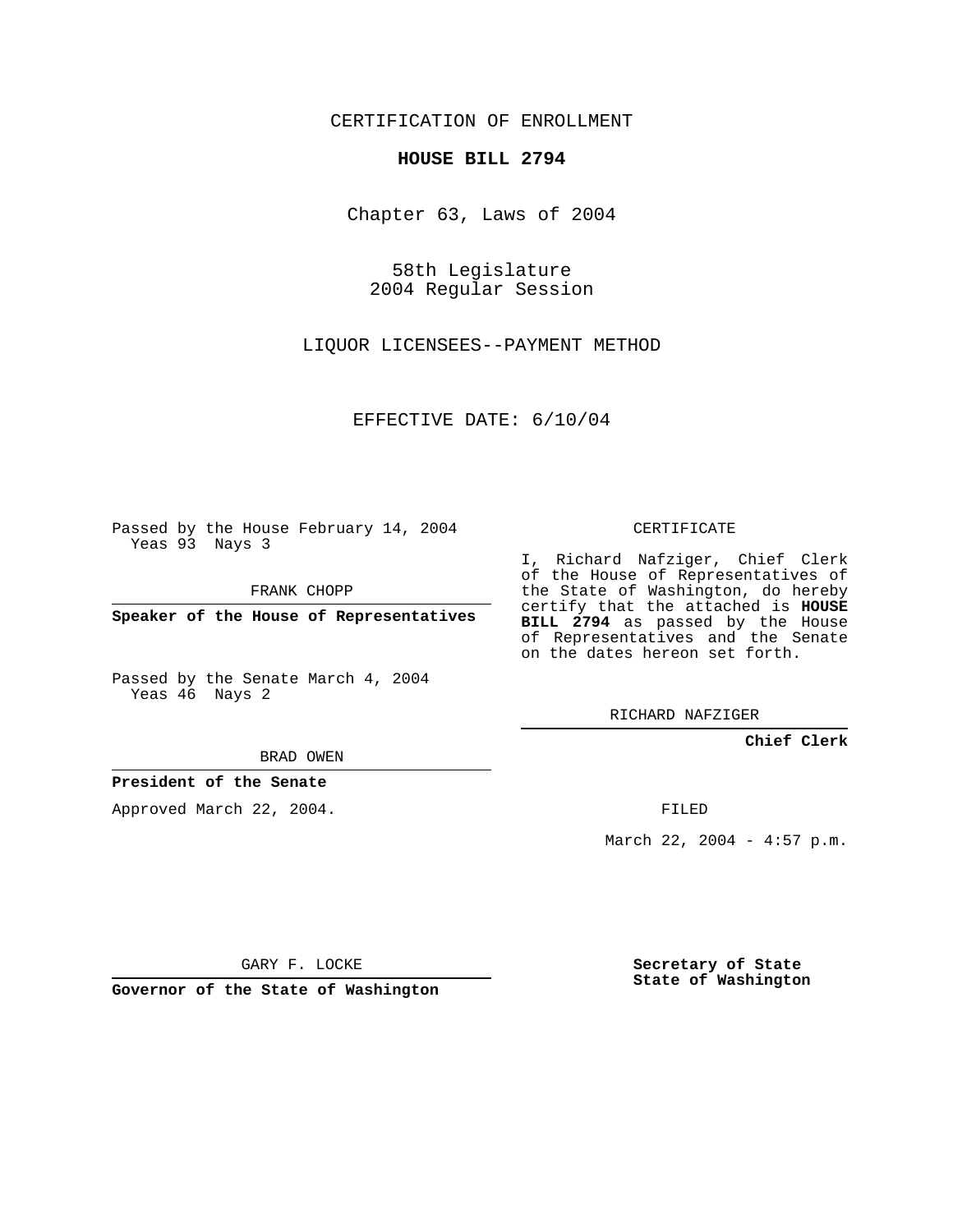## **HOUSE BILL 2794** \_\_\_\_\_\_\_\_\_\_\_\_\_\_\_\_\_\_\_\_\_\_\_\_\_\_\_\_\_\_\_\_\_\_\_\_\_\_\_\_\_\_\_\_\_

\_\_\_\_\_\_\_\_\_\_\_\_\_\_\_\_\_\_\_\_\_\_\_\_\_\_\_\_\_\_\_\_\_\_\_\_\_\_\_\_\_\_\_\_\_

Passed Legislature - 2004 Regular Session

**State of Washington 58th Legislature 2004 Regular Session By** Representatives Condotta and Wood

Read first time 01/21/2004. Referred to Committee on Commerce & Labor.

 AN ACT Relating to allowing licensees to pay for liquor using debit and credit cards; and amending RCW 66.08.026 and 66.16.041.

BE IT ENACTED BY THE LEGISLATURE OF THE STATE OF WASHINGTON:

 **Sec. 1.** RCW 66.08.026 and 2001 c 313 s 1 are each amended to read as follows:

 All administrative expenses of the board incurred on and after April 1, 1963, shall be appropriated and paid from the liquor revolving fund. These administrative expenses shall include, but not be limited to: The salaries and expenses of the board and its employees, the cost of establishing, leasing, maintaining, and operating state liquor stores and warehouses, legal services, pilot projects, annual or other audits, and other general costs of conducting the business of the board, and the costs of supplying, installing, and maintaining equipment used in state liquor stores and agency liquor vendor stores 15 for the purchase of liquor ((by nonlicensees)) using debit or credit cards. The administrative expenses shall not, however, be deemed to include costs of liquor and lottery tickets purchased, the cost of transportation and delivery to the point of distribution, other costs pertaining to the acquisition and receipt of liquor and lottery